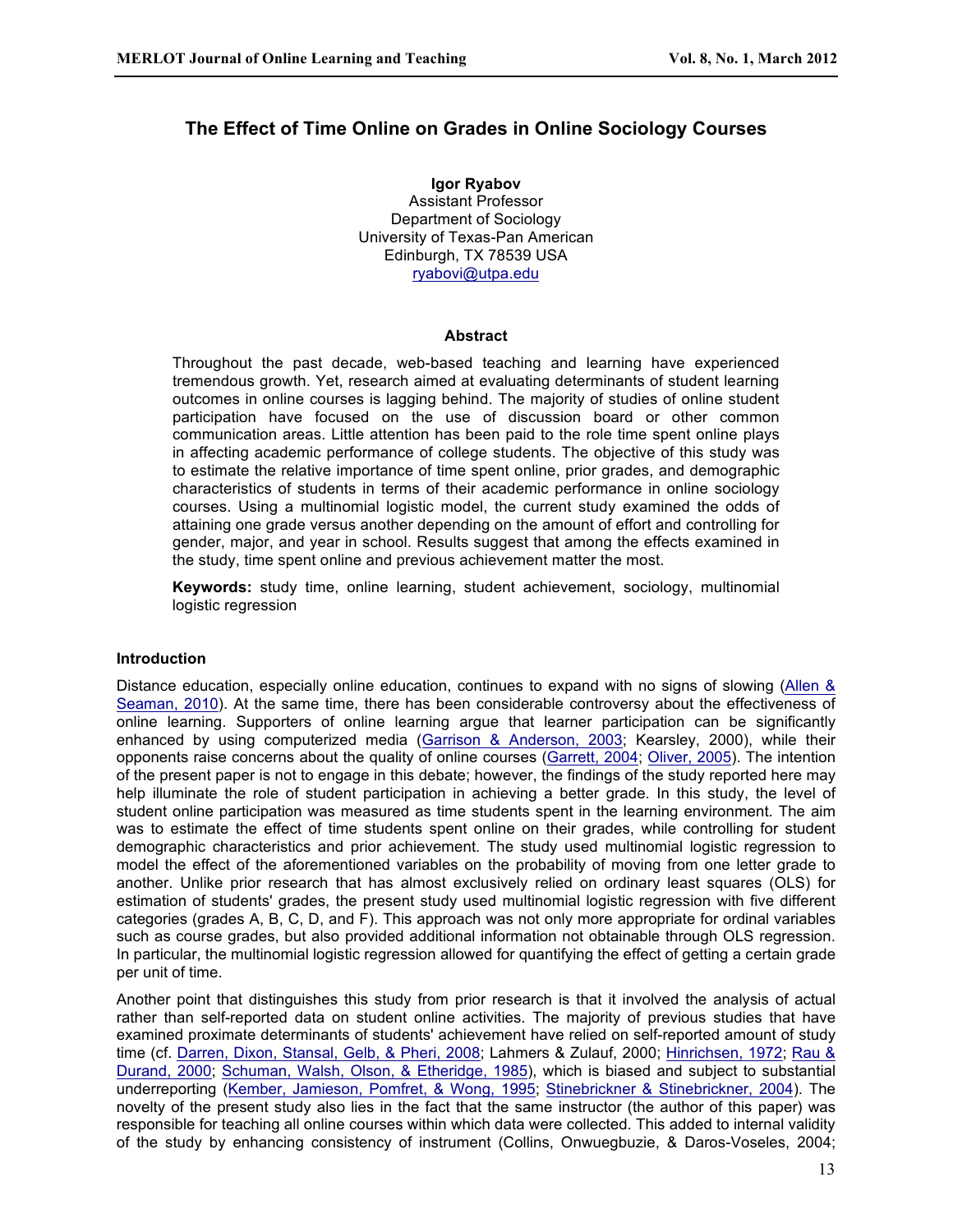Thatcher, Fridjhon, & Cockcroft, 2007). Further, these courses followed similar instructional design, the main objective of which was to minimize the influence of student study skills, factors known from the literature to affect achievement (Diseth, Pallesen, Brunborg, & Larsen, 2010; Michaels & Miethe, 1989; Plant, Ericsson, Hill, & Asberg, 2005; Yukselturk & Bulut, 2007).

Knowing that the available data sources would not allow controlling for study skills, the instructor decided to design his courses so as to maximize utility of time spent online. While the courses did evolve somewhat over five semesters, the common features included readings and tests available online *only*, and active participation as a part of the final grade, that is, for contributing to discussions and asking or answering questions. In all online courses evaluated in the present study, students' active participation in discussions accounted for 20-30% of the final grade. Tests and quizzes were multiple choice and had to be completed online. They accounted for 40-50% of the final grade. The rest of the final grade (30-40%) was made up of written assignments, which were also completed online. When submitting their assignments, students were asked to type directly into the assignment window. This measure was primarily devised: (1) to prevent plagiarism, as the SafeAssign tool was utilized by the instructor; (2) to avoid computer viruses that reside in Microsoft Word or other text editors; and (3) to facilitate peer assessment. Students were also required to use a self and peer assessment tool. Through the use of this tool, they assessed the quality of their peers' assignments using criteria provided by their instructor.

The records of student online activity confirmed that the time spent on readings accounted for approximately half of all time students spent in online courses. It is important to emphasize that, whereas textbooks were not assigned, the assigned readings were assembled and encrypted by the instructor in a way that prevented students from printing them out. This is to say that the only way for students to complete their assigned readings was to do them online. The rationale for this strategy was twofold: to monitor whether students do the readings on time and to limit access to printing. Concerning the latter objective, it should be noted that, in an effort to conserve resources, both financial and environmental, the University had restricted excessive printing and introduced printing quotas for students.

The paper is organized as follows: The next section consists of a review of existing literature on the topic. Also included in the literature review are the research hypothesis and the description of the control variables known to influence academic outcomes. The third section contains a description of the data sample, variables, and the multinomial logit model. The fourth section presents the descriptive and multivariate empirical results. Following the presentation of the results, the paper moves on to the interpretation of the findings and avenues for future research in the fifth section, in which the limitations of the study are also discussed. The sixth section concludes the paper.

# **Literature Survey**

The vast majority of research investigating the effect of time and effort spent by students on their achievement has been done on traditional (offline) modes of study. Collectively, prior studies that have examined the relationship between study time and achievement in offline learning environments have yielded contradictory results. In their comprehensive review of the literature on study time and academic performance, Plant et al. (2005) cited findings from numerous studies documenting a weak or unreliable relationship between the amount of self-reported study time and grades. One of the reasons for the apparent inconsistency of these findings is the fact that *all* prior research based on the data collected in offline classes has relied on self-reported rather than actual study time. For example, two studies – one by Schumann et al. (1985) and the other by Rau and Durand (2000) – differed in their estimation of the strength of the relationship between study time and student academic outcomes. Rau and Durand found a stronger association between study time and grades than Schumann et al. did, and attributed their relative success to superior survey methodology. In both studies, however, the data about time students spent studying came exclusively from the survey questionnaire. Even those studies that have relied on student time diaries as the major data source (e.g., Darren et al., 2008; Kember et al., 1995; Zuriff, 2003) have still been subject to the same recollection and acquiescence biases. On the one hand, students may simply underreport hours devoted to study. On the other hand, students who do not study typically feel guilty about their indolence and tend to exaggerate time (Beer & Beer, 1992; DesJardins, McCall, Ott, & Kim, 2010; Stinebrickner & Stinebrickner, 2004). Since in-class participation was and still is not considered to be a part of student effort in traditional (offline) learning environments, the focus of prior research quite naturally has been on curricular activities outside of the traditional classroom, such as doing homework. The nature of online learning is quite different in this respect. In-class and out-of-class participation cannot be easily disentangled in e-learning environments, and, in fact, the reason-d'être of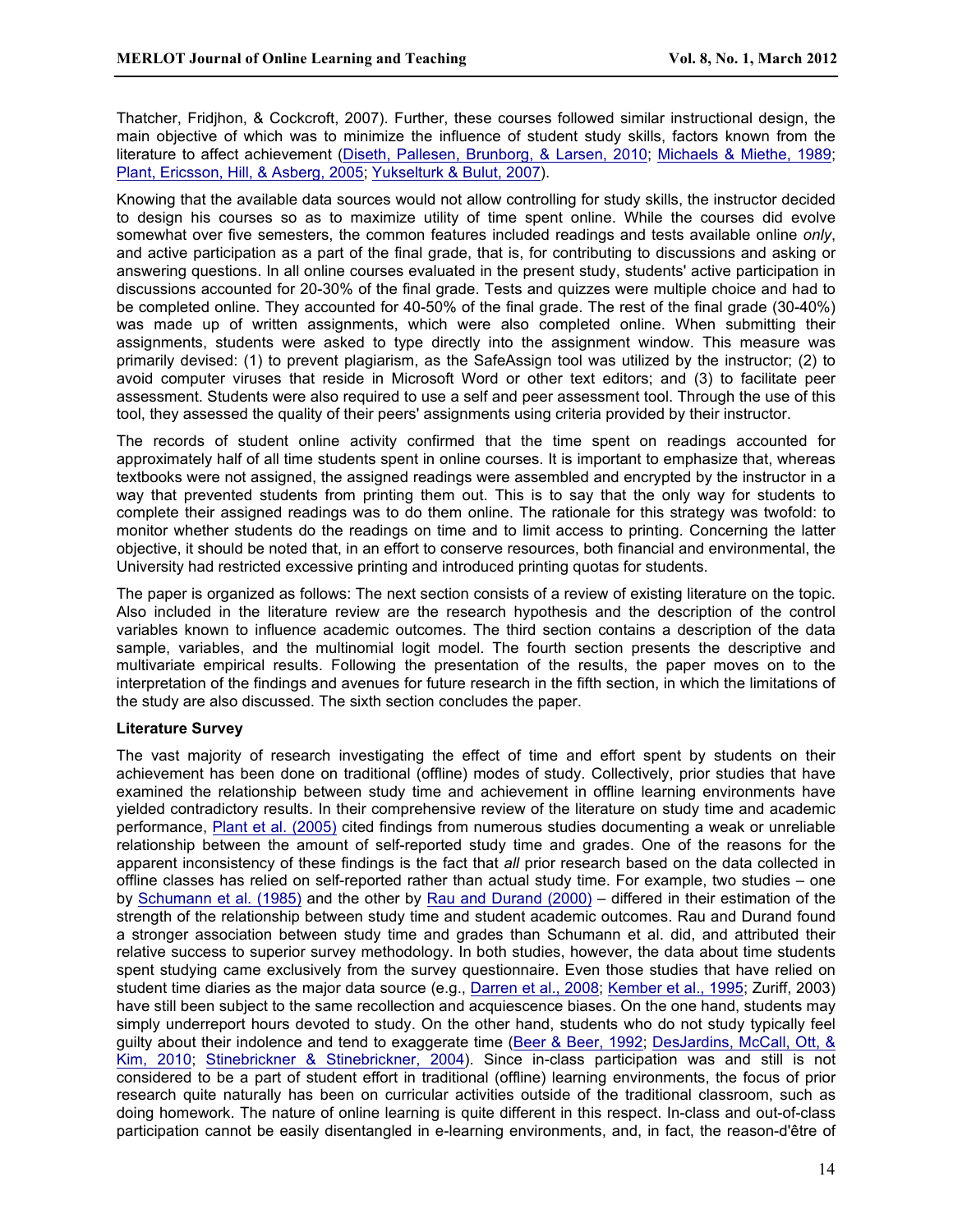online teaching is to encourage student participation (Bento & Schuster, 2003). Hence, methodologies addressing the issue of quantifying student effort in online and offline classes differ.

The advent of online learning precipitated the growth of the literature relating to the impact of student engagement (time and effort invested, frequency and level of participation) in online learning on performance (marks/grades attained, learning outcomes achieved). In an attempt to systematically analyze this literature, Hrastinski (2008) observed a variety of methodological approaches in the way researchers captured the impact of student engagement. The most common measure of online learner participation observed was the quantity of messages posted by students using tools within the learning management system (LMS, e.g., Blackboard) such as "chat lines" or conventional discussion board messages. "Since the emphasis of research has been on the use of discussion boards, the research approaches reported here are biased toward such communication," states Hrastinski (p. 1758).

An alternative methodological approach to conceptualizing the effectiveness of student participation in online courses is to look at the number of system logins (a.k.a. "hits") by students. The "system login" approach is a crude measure of online participation because one system login may last from one minute to one hour or more (if the automatic logout is not activated after some period of time). However, the main advantage of this method is that it allows the measurement of student online participation as a whole, without giving more weight to some aspects of participation (e.g., the use of discussion board) while devaluing other online activities (doing assigned readings, taking tests, writing assignments, etc.). The "system login" approach was chosen, for example, by Davies and Graff (2005), who, in a sample of 122 undergraduate business students, sought to estimate the strength of the relationships between the number of Blackboard "hits" and student grades. The limitation of this study was that Blackboard "hits" were operationalized through the use of communication and group areas only, and thus, other Blackboard activity was not accounted for. The authors found that for students achieving passing grades, the number of logins did not improve their grades, but failing students had significantly lower numbers of "hits" than students with passing grades. They concluded that "encouraging students to get more involved in online discussions is unlikely to automatically improve their performance" (p. 662).

A related approach involves measuring the amount of time students spend logged in to the e-learning environment. This approach was recently adopted by Rodgers (2008), who, in a hybrid course (i.e., one involving a mixture of face-to-face and online delivery), used OLS regression to estimate the effect of online participation (measured in terms of the hours logged into WebCT), gender, age, ethnic origin, major, academic ability (measured in terms of tariff points), and completion (not dropping out) status on the average grade (ranging from 0 to 100%). The effect of time spent online was significant and positive, such that "one extra hour of e-learning participation is found to increase the module mark by approximately one percent" (Rodgers, 2008, p. 143). A study by Coldwell, Craig, Paterson, and Mustard (2008) reported similar results: time spent online matters for achieving a better grade, while controlling for gender, age, and ethnic origin. This approach is an improvement over self-reported data because, as stated above, students tend to miscalculate the time they have spent studying. When compared to the methodology of measuring student participation through the number of login "hits," tracking time students spend online captures more variation in the data because login "hits" can vary significantly in duration. Despite its clear advantages, using time spent online as a measure of online participation is not common among studies assessing effectiveness of online learning. Interestingly, the aforementioned review of literature on online participation by Hrastinski (2008) mentions that out of 36 studies reviewed, only three used this method, and all three of those studies used self-reported data. It should be noted here that Rodgers' and Coldwell et al.'s studies were not included in Hrastinski's review.

This study builds on the body of knowledge on online participation in several distinct ways. First, it adopts the methodology of using student login times as employed by Rodgers (2008) and Coldwell et al. (2008). As said above, this methodology is a more refined measure of online student participation than using ordinal-level measures such as the number of messages posted on discussion boards or the number of logins. Additionally, as stated above, the method employed in the present study was a multinomial logistic regression rather than an OLS estimation as used by Rodgers, or the Wilcoxon z-test as used by Coldwell et al. Multinomial regression is specifically suited to the modeling of variables like grade point average (GPA). An OLS estimation does not allow for the estimation of the additional effort required for a student to move from one letter grade to another, but multinomial regression does. In this lies another point of divergence of this study from prior research, which has been almost entirely based on OLS regression. The only exception is a study by Park and Kerr (1990), who pioneered the method of multinomial logistic regression in the study of college student performance. Their method had not been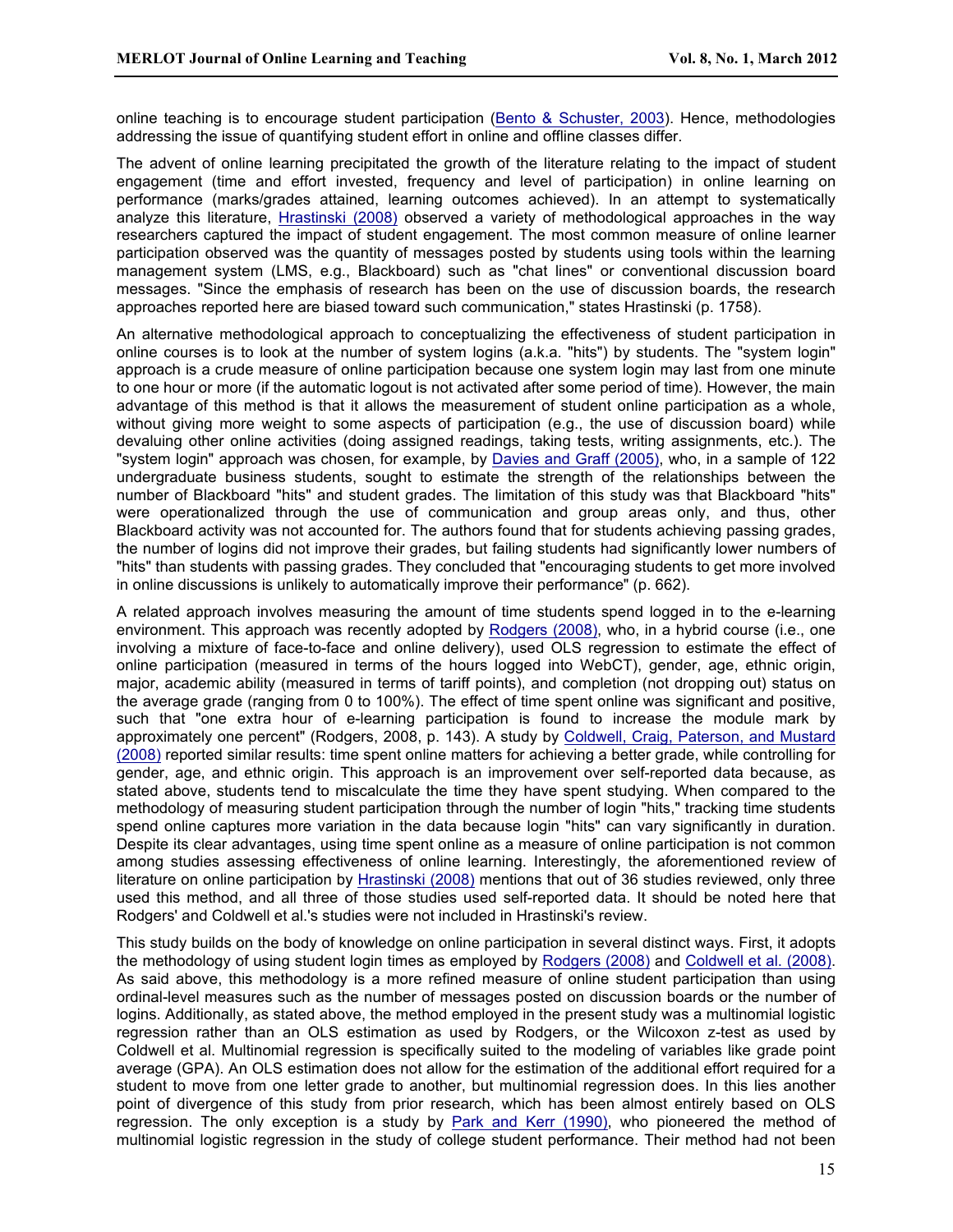tried again since then. The present study used Park and Kerr's method to test the hypothesis that students' letter grades are affected by the time they spend logged in on Blackboard. Given the paucity of works that use multinomial logistic regression in predicting achievement, it was difficult to predict whether students spend more or less time while moving from one letter grade to another. Consequently, no predictions were made concerning the direction of the differences in study time required to gain a better grade.

In addition to ability and effort, this study also controls for a number of student characteristics known from the literature as determinants of academic performance (Beer & Beer, 1992; Cappella, Wagner, & Kusmierz, 1982; Kember et al., 1995; Rau & Durand, 2000). The two learner characteristics that have often been the focus of research in e-learning are gender and age. Concerning the former, Barrett and Lally (1999), using content analysis of student online communication, found evidence for male superiority in terms on the number and length of posted messages. The results of their study also showed that, compared with males, female students were more likely to include implicit or explicit references to previous contributions. Other authors (e.g., Dille & Mezack, 1991; Lim, 2001) did not find any significant differences in the way male and female students approached e-learning tasks. Concerning the influence of age on online participation, Dille and Mezack found a positive relationship between age and several measures of achievement in online courses. Race/ethnicity of students is often mentioned as an important predictor of success in online courses (Coldwell et al., 2008; Dille & Mezack, 1991). With this said, however, it should be noted that due to ethnic homogeneity of students in the courses analyzed in the present study, ethnicity was excluded from the analyses as irrelevant. It should also be noted that all of the aforementioned factors have been found to be relevant to academic success in traditional learning environments (Michaels & Miethe, 1989; Park & Kerr, 1990; Plant et al., 2005; Ruban & McCoach, 2005; Schumann et al., 1985). Additionally, major and year in school are important in controlling for prior knowledge and skills (Coldwell et al., 2008; Rodgers, 2008). Differences in these two explanatory factors are likely to be reflected in students' future academic performance, but not in their previous academic performance. Students who major in sociology are likely to be better motivated, whereas those who have made reasonable progress toward their degree are likely to be more knowledgeable (Darren et al., 2008; DesJardins et al., 2010; Rau & Durand, 1991).

#### **Methods**

#### *Data*

The sample included all students who were enrolled in the online sociology courses at a large public university in the southwestern United States. All students who registered and completed these courses were eligible for selection, regardless of their majors or other criteria. Those students who voluntarily dropped the course before the official deadline were removed from the sample. This resulted in a reduction of 9.1%. The final sample consisted of 286 students. The sample was collected over five consecutive semesters, from Spring 2009 to Summer 2010. The courses evaluated in this study were fully online courses, meaning that the students did not meet face-to-face with the instructor, and they completed all of their coursework online. The sample included students from various majors, which, apart from sociology, comprised psychology, criminal justice, public administration, philosophy, history, education, and arts.

The University uses Blackboard as its institutional LMS. The usefulness of Blackboard cannot be overstated: first, it allows tracking student activity per class; second, only the instructor and course designer (with the permission of the instructor) have access to online records. In the present study, Blackboard was used to measure the total amount of time an individual student in a course spent online. The institution's student records that provided demographic characteristics and academic performance of each student prior to taking these courses were also used. The two sources were merged into a single file. In order to ensure anonymity and in compliance with institutional review board (IRB) procedures, students' names and institutional ID numbers were deleted.

#### *Variables*

The dependent variable in this study is educational achievement – it was intended to measure how much students learned over the period of one academic semester. The variable was measured by the letter grade (A, B, C, D, or F), that is, at an ordinal level. This circumstance alone justified the use of multinomial logistic regression. The actual time the student spent online working on course content is the key independent variable. It was measured in hours per week. Averaging time per week is carried out in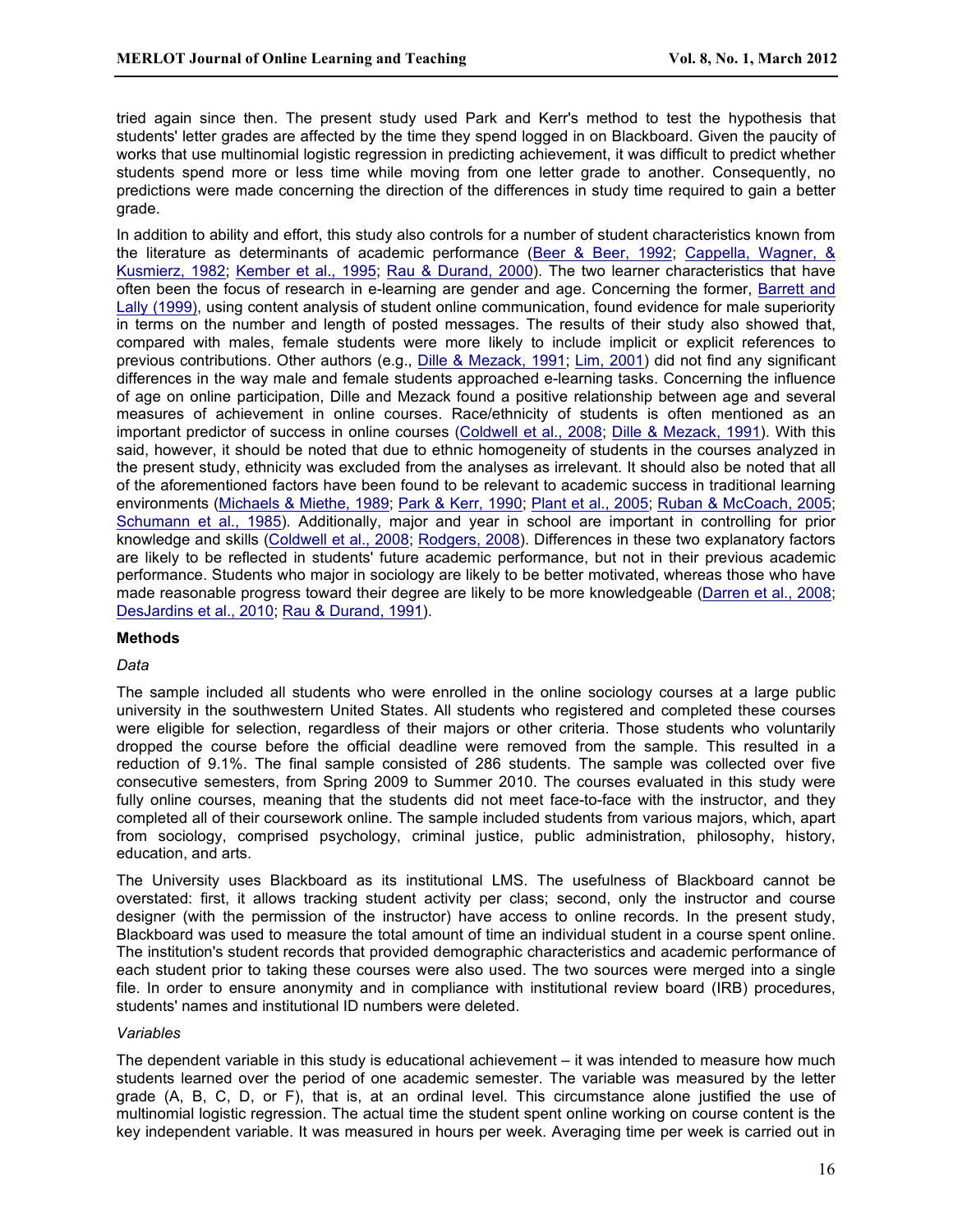order to compare time being logged in to Blackboard across regular Spring and Fall semesters as well as shorter Summer semesters. The independent variables monitoring for previous knowledge included achievement (measured as GPA) and number of credit hours taken prior to enrolling in the course. Other individual-level variables were examined in an attempt to control for demographic factors that might impact academic achievement. These included gender (where female is the reference category) and major (sociology versus other majors, the former being the reference category). Several independent variables known from the literature to impact academic outcomes (e.g., ethnicity, age, and class size) were considered at the exploratory stage but not included in the main analyses. Given the fact that exploratory analyses revealed none of the aforementioned measures as having a significant effect on the dependent variables, they were dropped from the analyses.

## *Analytic Strategy*

The technique of multinomial logistic regression was employed to examine how the odds of receiving a specific grade versus another vary depending on time online and other variables. The independent variables (time online, prior GPA, credit hours, etc.) were regressed on the odds of receiving a specific grade versus another in turn, yielding a model for each outcome. This implies that four models were estimated, each being identified as the natural logarithm of the odds of receiving a specific grade versus another. The regression model in its general form can specified as a linear function of the explanatory variables:

$$
\ln\left(\frac{P(i)}{P(j)}\right) = \alpha_{ij} + \beta_{1ij}X_{1ij} + \beta_{2ij}X_{2ij} + \dots + \beta_{nj}X_{nij} + \rho_{jb}
$$
\n(1),

where

 $P(i)$  is the probability of getting a given grade  $i$ ;

 $P(j)$  is the probability of getting a grade *j* which serves as the reference;

 $\alpha$ <sub>ii</sub> is a constant;

 $\beta_{(0-n)i}$  are regression coefficients of factors  $X_{(0-n)i}$ ; and

 $\rho$ <sub>*ii*</sub> is the error term exhibiting a logistic distribution.

In order to calculate the probabilities for each grade *i* , the following formula representing the solution of the aforementioned equation was employed:

$$
P(i) = \frac{e^{(BX_i)}}{\sum_{i} e^{(BX_i)}}\tag{2},
$$

where

 $P(i)$  is the probability of getting a given grade *i*;

 $X<sub>i</sub>$  is the vector of independent variables; and

*B* is the vector of regression coefficients.

The regression coefficients were obtained via maximum likelihood estimation owing to the fact that the OLS estimation was not suited to the estimation of the logistic distribution.

Three sets of analyses are presented below. In the first set (Table 2), the odds of a student attaining grades A, C, D, and B versus grade F (the failing grade) are displayed. This is to show the cumulative effect of the explanatory variables. In the second set (Table 3), the most frequently assigned grade (B) was chosen as a base category against which the odds of getting the other grades (A, C, D, or F) are compared. The third set of analyses (Table 4) sought to determine the odds of getting a grade one level higher than the base category – for example. A versus B, B versus C, and so on. This was done in an attempt to reflect the amount of extra time a student needed to invest to move up to the next best grade.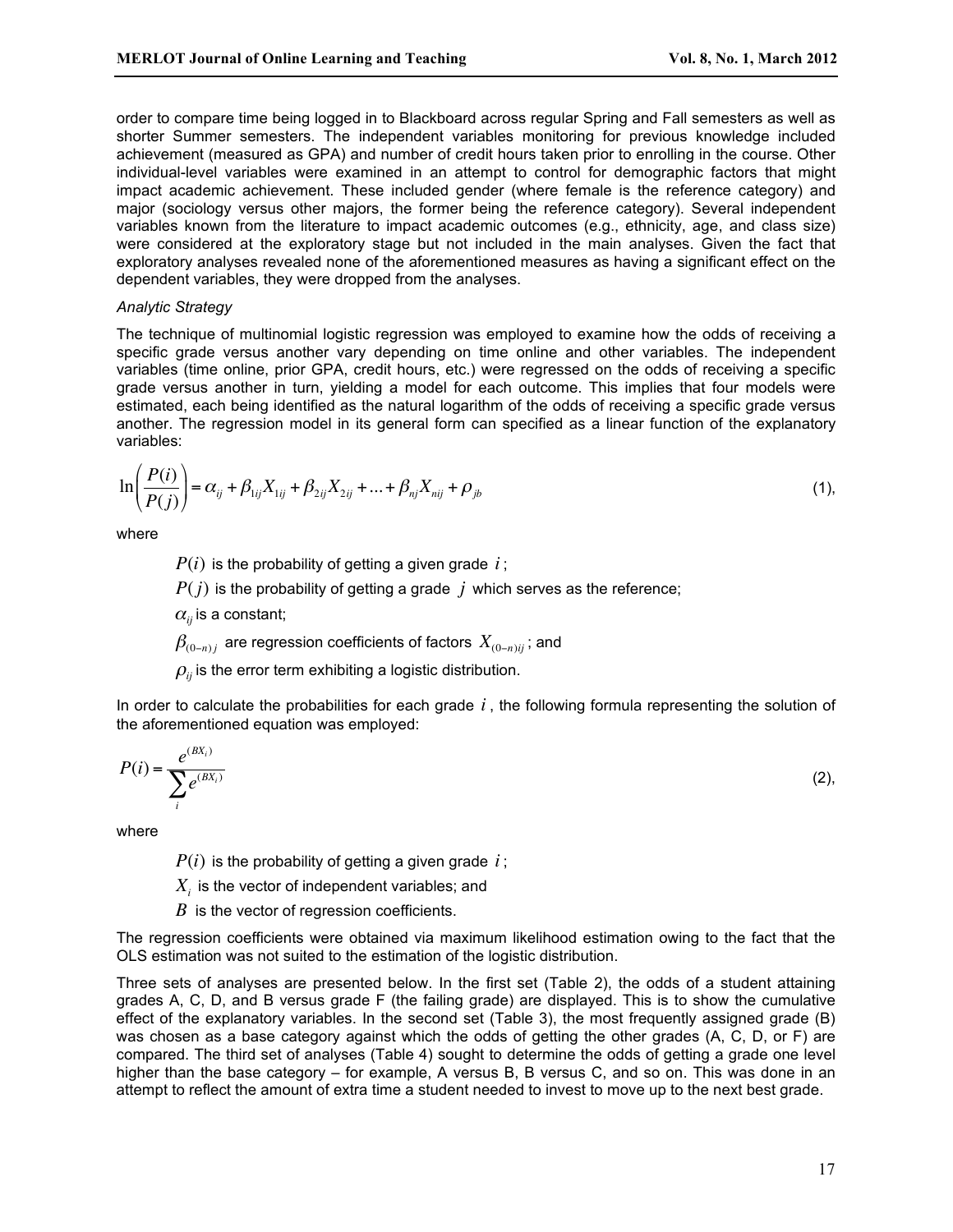## **Results**

### *Descriptive Results*

Table 1(a) reveals that, with respect to major, approximately equal numbers of students declared sociology and other majors at the beginning of the study period. The descriptive statistics also show that the sample's sex ratio was not balanced, with female students being an apparent majority. An average student, prior to taking the online class, had a GPA of 2.78 with a standard deviation of 0.87. Prior to being enrolled in the online sociology course, an average student had accumulated 22.5 credit hours. As evidenced by Table 1(a), on average, students spent approximately 4.7 hours per week online.

Table 1(b) shows the percentage distribution of students by the final grade received in the course and across time spent online. Generally, almost 38% of students finished with the grade B. The auxiliary descriptive results confirmed that B was not only the mean grade earned per course, but also the median and the mode in the sample. The second most frequently assigned final grade was A. Approximately 31% of students received this grade in the online classes. Grades C and D were much less common, with approximately 14% and 13% of students, respectively, attaining those grades. Finally, the failing grade was given to 4.5% of students. The average amount of time spent logged in to Blackboard across the grade received in an online sociology class demonstrated that students who earned the highest grades (A) spent the most amount of time online. In contrast, the students who received an F spent the least time online (approximately 2.1 hours, or 2.6 times less than students who earned an A). Broadly speaking, Table 1(b) suggests that a positive relationship between time online and grade is likely.

## Table 1. *Descriptive statistics of the study sample*

| <b>Variables</b>         | Percentage  |           |      |      |
|--------------------------|-------------|-----------|------|------|
| Major                    |             |           |      |      |
| Sociology                | 47.6        |           |      |      |
| Other major              | 52.4        |           |      |      |
| Gender                   |             |           |      |      |
| Male                     | 37.8        |           |      |      |
| Female                   | 62.2        |           |      |      |
|                          | <b>Mean</b> | <b>SD</b> | Min. | Max. |
| Prior GPA                | 2.78        | 0.87      | 0.0  | 4.0  |
| Accumulated credit hours | 22.5        | 14.0      | 0.0  | 46.4 |
| Time spent online        | 4.7         | 2.1       | 0.8  | 12.5 |

#### *(a) Independent variables*

# *(b) Dependent variable vs. time online*

| <b>Dependent Variable</b> | Percentage | <b>Average Time Online</b> |
|---------------------------|------------|----------------------------|
| Grade A                   | 30.8       | 5.4                        |
| Grade B                   | 37.8       | 4.9                        |
| Grade C                   | 14.3       | 4.3                        |
| Grade D                   | 12.6       | 3.8                        |
| Grade F                   | 45         | 21                         |

# *Multivariate Results*

Table 2 shows the odds of getting grades A, B, C, and D versus F. The prior achievement (measured as GPA) at the beginning of the course was the most significant predictor of the odds for all grades in this and subsequent tables (see Tables 3 and 4). The effects of prior achievement were in predicted direction and were robust: they were significant at the  $p < 0.05$  level, at least, with the majority being significant at p < .001. This finding is compatible with past research indicating that prior achievement is a solid predictor of current and future performance (Darren et al., 2008; Lahmers & Zulauf, 2000; Park & Kerr, 1990; Plant et al., 2005; Rau & Durand, 2000; Schuman et al., 1985). The major finding, however, was that the coefficients for time online were significant at the *p* < .01 level. Observe that the effect of time online grew steadily from the lower (C and D) to the higher (A and B) grades, which was in agreement with the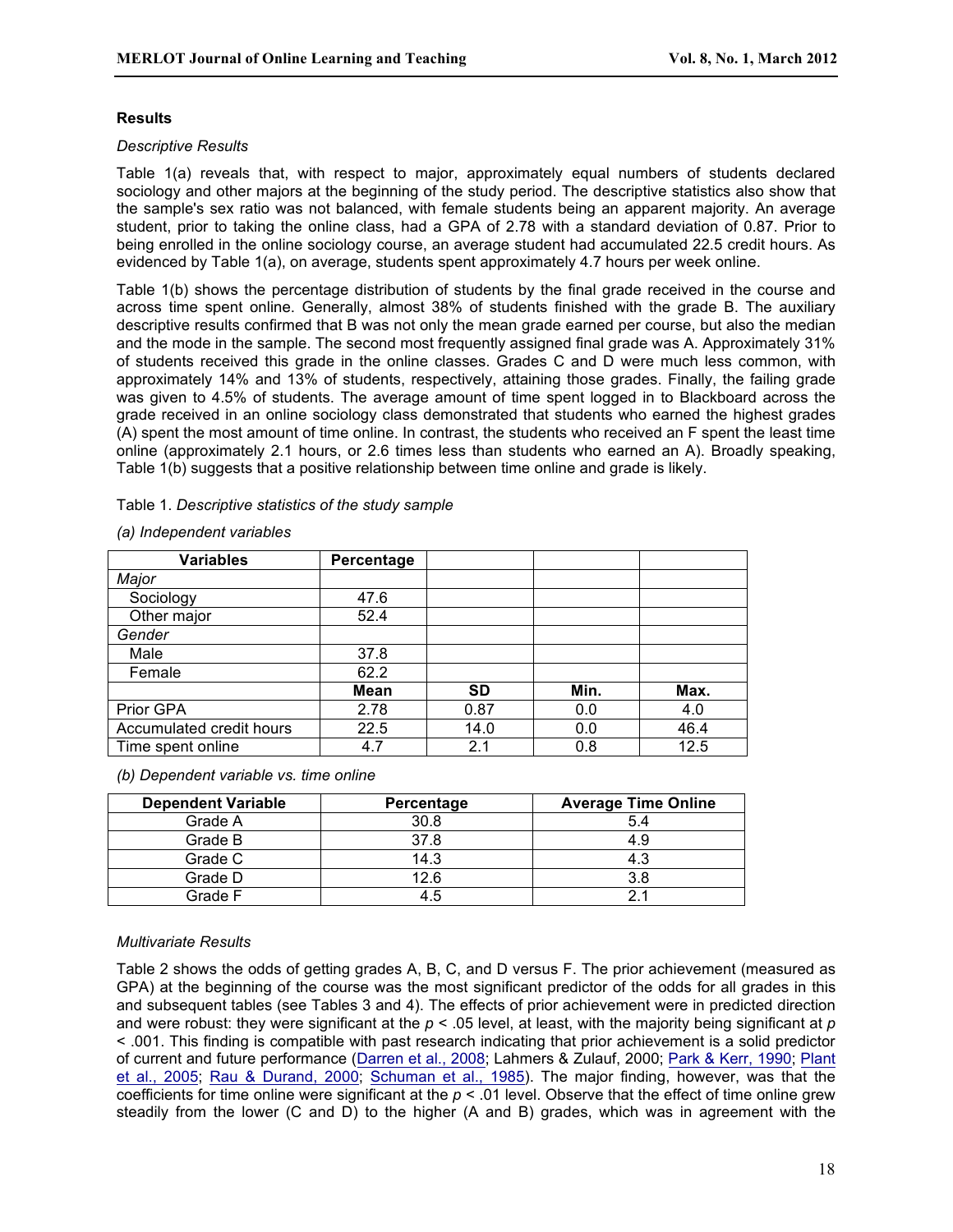expected returns for effort. For example, an hour per week increase in time spent online resulted in the odds of getting a D increasing by 0.529 and the odds of getting an A increasing by 1.232.

|                              | Ln $(P_A/P_F)$ |         | Ln $(P_C/P_F)$<br>$Ln(P_B/P_F)$ |         |             | $Ln(P_D/P_F)$ |             |         |  |
|------------------------------|----------------|---------|---------------------------------|---------|-------------|---------------|-------------|---------|--|
| Constant                     | $-4.271***$    | (0.132) | $-3.813***$                     | (0.211) | $-1.881***$ | (0.138)       | $-1.676***$ | (0.144) |  |
| Time                         | $1.232***$     | (0.303) | $1.101***$                      | (0.232) | $0.606**$   | (0.188)       | $0.529**$   | (0.193) |  |
| <b>GPA</b>                   | 1.946***       | (0.237) | $1.294***$                      | (0.314) | $0.807***$  | (0.253)       | $0.775***$  | (0.251) |  |
| Credit                       | $0.327*$       | (0.135) | $0.315*$                        | (0.110) | 0.250       | (0.068)       | 0.122       | (0.053) |  |
| Major                        | $1.204**$      | (0.292) | $0.912*$                        | (0.278) | $0.387*$    | (0.133)       | $0.363*$    | (0.109) |  |
| Male                         | $-0.885*$      | (0.236) | $-0.484$                        | (0.207) | $-0.213$    | (0.122)       | 0.035       | (0.073) |  |
| -2 Log likelihood 1,482      |                |         |                                 |         |             |               |             |         |  |
| <b>Pseudo</b> $R^2$<br>0.279 |                |         |                                 |         |             |               |             |         |  |

Table 2. *Multinomial logistic regression coefficients and significance levels of their standard errors (in parentheses); base category: grade F*

\* *p* < .05. \*\* *p* < .01. \*\*\* *p* < .001.

Additionally, as evidenced in Table 2, the students' choice of major had a significant effect (*p* < .05) on the log odds of A, B, C, and D against F. This implies that students majoring in sociology were advantaged academically as compared to students who chose other majors. The other effects in Table 2 were inconsistently significant. The effect of the accumulated credit hours was significant only when predicting the odds of higher grades (A and B) and was not significant when predicting the odds of the lower grades (C and D), whereas the effect of being male was only significant for the odds of A against F. Although the gender effect seemed to be the least important predictor of the probability of receiving a non-failing grade, the fact that female students outperformed male students is noteworthy because the evidence about the gender effect on performance in sociology classes has been contradictory so far (Michaels & Miethe, 1989; Rau & Durand, 2000; Ruban & McCoach, 2005).

Table 3 repeats the analyses presented in Table 2, except that the base category was the grade B. Observe the reversal of signs of the explanatory variables' regression coefficients for the odds of C, D, and F. This is expected, since the letter grade B was the reference category, and thus the odds of getting a lower grade than B should be negatively associated with time online and the other explanatory variables. As it was in Table 2, the effect of prior achievement was robust, which is suggestive of the strong and positive relationship between the current and past academic achievement. The effect of time was significant ( $p < .05$ ) for the odds of C, D, and F over B, but not for the odds of A over B. This indicates that the probability of receiving an A over a B cannot be improved through additional input of effort. None of the other effects were significant, with the exception of those of credit hours and major, which were marginally significant ( $p < .05$ ) in the case of D versus F. This suggests that, apart from the aforementioned effects of time online and prior achievement, the odds of getting a non-failing grade versus B, the most frequently assigned grade, do not depend on the accumulated credit hours, major, and gender.

The odds of getting one grade versus the next best grade are shown in Table 4. Again, as seen in previous models, prior GPA had a significant and positive effect on the odds of getting a better grade. On the question of time spent online, it should be noted that the pattern of change in the amount of time necessary to produce a one-point increase in a student's grade was not consistent. For example, the letter grade F was an outlier: a relatively small increase in hours spent online might substantially reduce the odds of failing a course ( $p < .01$ ). Comparable by magnitude, but not by significance ( $p < .05$ ), was the amount of time online necessary to move from C to B. It appears that the grades A and B, on the one hand, and C and D on the other, were clustered together. This means that the odds of getting an A versus B and the odds of getting a C versus D cannot be improved substantially by time spent online. The impact of all other variables on the probabilities of improving a grade by one point was negligible. Only major (sociology versus other majors) had a positive effect on moving from F to D (*p* < .01).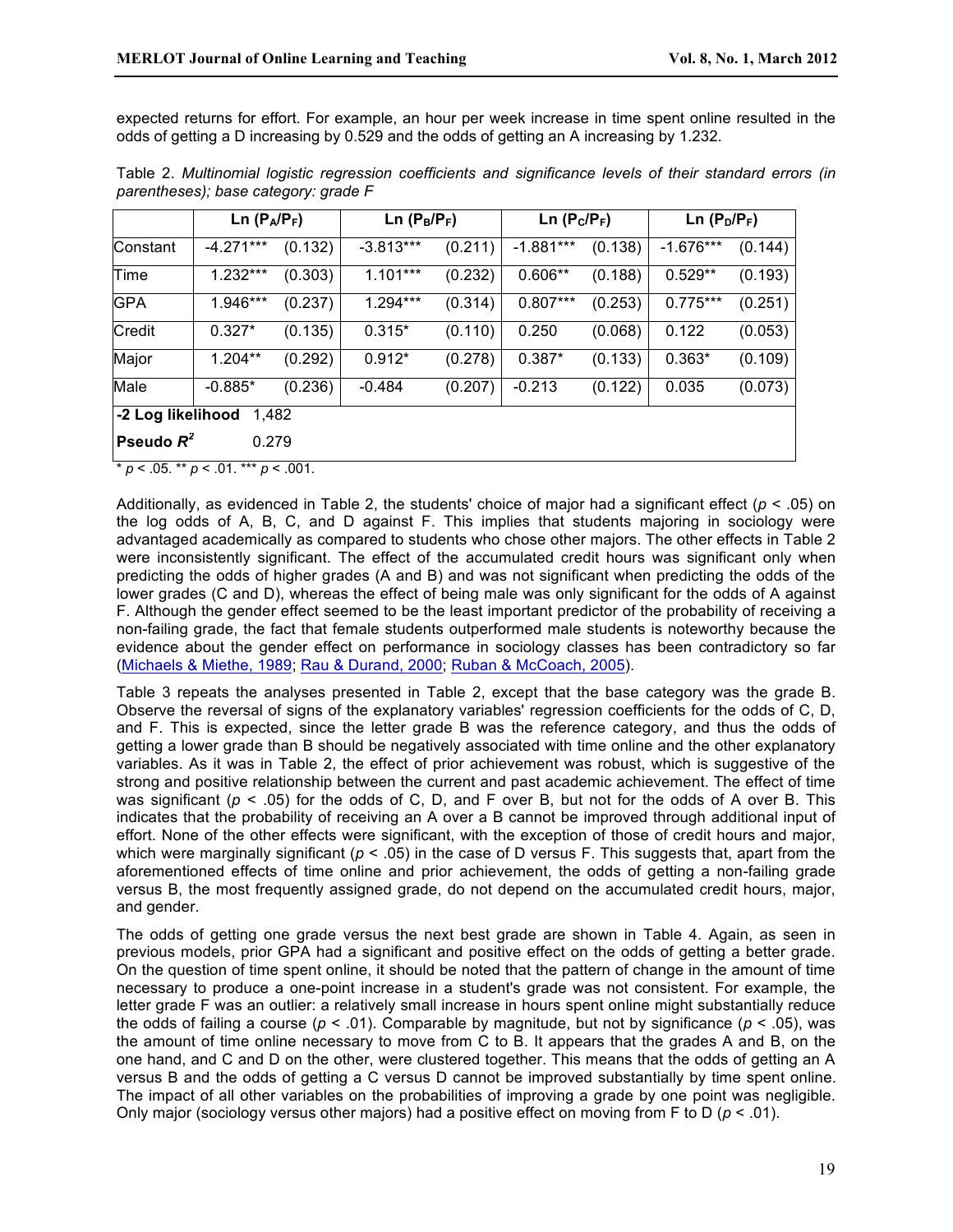|                                               |             | Ln $(P_A/P_B)$<br>Ln $(P_D/P_B)$<br>Ln $(P_C/P_B)$ |             |         | Ln $(P_F/P_B)$ |         |             |         |  |
|-----------------------------------------------|-------------|----------------------------------------------------|-------------|---------|----------------|---------|-------------|---------|--|
| Constant                                      | $-1.110***$ | (0.112)                                            | 1.726***    | (0.145) | 2.528***       | (0.173) | 3.813***    | (0.211) |  |
| Time                                          | 0.049       | (0.147)                                            | $-0.434*$   | (0.161) | $-0.593***$    | (0.180) | $-1.101***$ | (0.232) |  |
| <b>GPA</b>                                    | $0.846***$  | (0.213)                                            | $-0.994***$ | (0.237) | $-1.423***$    | (0.251) | $-1.293***$ | (0.314) |  |
| Credit                                        | 0.074       | (0.089)                                            | $-0.082$    | (0.105) | $-0.123$       | (0.148) | $-0.315*$   | (0.110) |  |
| Major                                         | 0.104       | (0.171)                                            | $-0.398$    | (0.225) | $-0.404$       | (0.253) | $-0.912*$   | (0.278) |  |
| Male                                          | $-0.076$    | (0.109)                                            | 0.168       | (0.153) | 0.262          | (0.195) | 0.484       | (0.207) |  |
| -2 Log likelihood<br>1,482                    |             |                                                    |             |         |                |         |             |         |  |
| Pseudo $R^2$<br>0.279                         |             |                                                    |             |         |                |         |             |         |  |
| * $p < .05$ . ** $p < .01$ . *** $p < .001$ . |             |                                                    |             |         |                |         |             |         |  |

Table 3. *Multinomial logistic regression coefficients and significance levels of their standard errors (in parentheses); base category: grade B*

Table 4. *Multinomial logistic regression coefficients and significance levels of their standard errors (in parentheses); shifting base categories*

|                                                                             | Ln $(P_A/P_B)$ |         | Ln $(P_B/P_C)$ |         | Ln $(P_C/P_D)$ |          | Ln $(P_D/P_F)$ |         |  |
|-----------------------------------------------------------------------------|----------------|---------|----------------|---------|----------------|----------|----------------|---------|--|
| Constant                                                                    | $-1.110***$    | (0.112) | $-1.726***$    | (0.145) | $-1.83***$     | $-0.139$ | $-1.676***$    | (0.144) |  |
| Time                                                                        | 0.049          | (0.147) | $0.434*$       | (0.161) | 0.218          | (0.175)  | $0.529**$      | (0.193) |  |
| <b>GPA</b>                                                                  | $0.846***$     | (0.213) | 0.994***       | (0.237) | $0.674*$       | (0.229)  | $0.775***$     | (0.251) |  |
| Credit                                                                      | 0.074          | (0.089) | $-0.082$       | (0.105) | 0.111          | (0.094)  | 0.122          | (0.053) |  |
| Major                                                                       | 0.104          | (0.171) | 0.398          | (0.226) | 0.104          | (0.136)  | $0.363*$       | (0.109) |  |
| Male                                                                        | $-0.076$       | (0.109) | $-0.168$       | (0.153) | $-0.076$       | (0.081)  | 0.035          | (0.073) |  |
| -2 Log likelihood<br>1.482                                                  |                |         |                |         |                |          |                |         |  |
| Pseudo $R^2$<br>0.279<br>$\sim$ $ -$<br>and dealers<br>$\sim$ $\sim$ $\sim$ |                |         |                |         |                |          |                |         |  |

\* *p* < .05. \*\* *p* < .01. \*\*\* *p* < .001.

# **Discussion**

The analytic strategy employed in this study was to regress time online, prior achievement, major, credit hours, and gender on the odds of receiving a particular academic grade over another. This strategy is an improvement over an OLS regression because it is better suited to estimation involving ordinal variables, such as grades. The other major strengths of this study include reliance on duration of time online rather than number of system logins, as well as consistency of measurement arising from the fact that the same instructor taught all of the courses involved and all curricular activities were available online.

On the question of whether or not time online matters for achieving a better academic grade, this study gives a positive answer. The study found a positive and significant relationship between the time students spent logged to Blackboard and the grade they achieved in the course. However, the results also point to the limits of what students can achieve by allocating extra time for studying. According to the multivariate results, time online matters for improving the failing grade more than any other grade. Furthermore, extra time online matters for moving from the lower grades (C and D) to the higher grades (A and B). These results were obtained after controlling for gender and previous knowledge proxied by the student's GPA, major, and credit hours (measured prior to taking the course).

This study has produced some interesting findings that, if replicable and generalizable, have important implications for different parties involved in the educational process. Quantifying the influence of time spent online on grades is important from the perspective of the university administrator, who is in charge of teaching policies; from the perspective of the instructor, who is responsible for student learning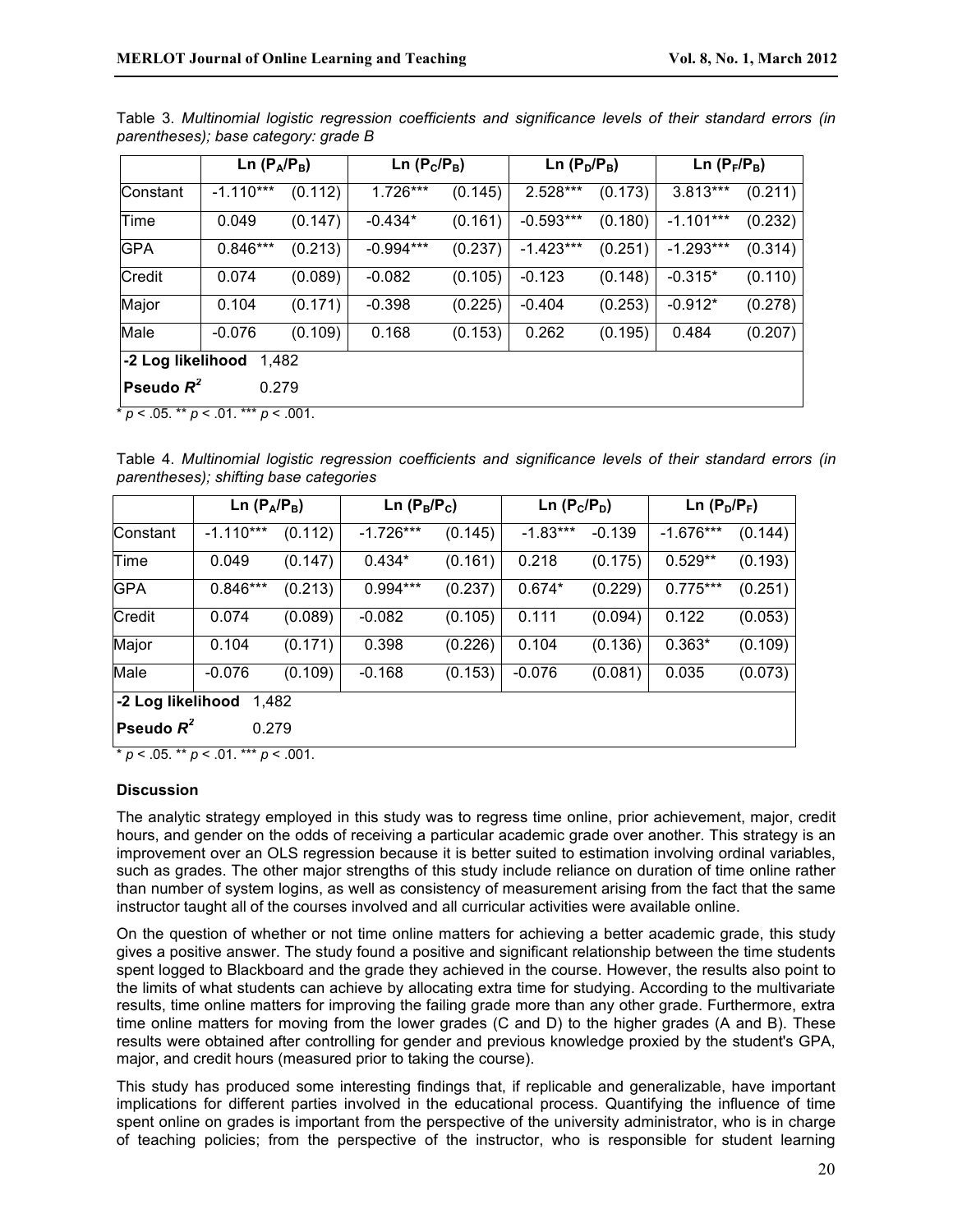outcomes; and from the perspective of the student, who seeks to balance time and effort. From the administrator's point of view, keeping track of students' online activities is of as much importance as keeping instructors accountable for credit hours assigned to them. For administrators, the growing emphasis on accountability and assessment will inevitably require attention to find quantifiable indicators of student achievement and outcomes. Consequently, administrators are putting pressure on instructors to match the desired learning outcomes with measures of student effort. From the instructor's perspective, the current results suggest that activities encouraging students to spend more time online will lead to higher levels of achievement. Finally, students, who now pay a larger proportion of direct costs for their education and want to hold universities and colleges accountable for services they purchase, demand to know much effort is necessary to earn a desired grade. For them, these findings imply that success will come when time and effort are put in from day one of classes.

However, the present study has some limitations that can be addressed only through further research. The most important of these is the inability, given the scope of the data, to account for study skills/habits, known from earlier research to be important predictors of academic performance (Cappella et al., 1982; Plant et al., 2005; Ruban & McCoach, 2005). Another limitation is the small sample size, which raises concern about the ability to generalize the results. It is worth noting that student participants in this study were similar to their fellow students in other courses offered by the sociology department at the University with regard to age, ethnicity, and gender. Yet another limitation of the present study is that the total amount of time spent on a course was used as the measure of student effort. Due to the ability of students to perform multitasking with multiple browser windows, this measure – while significant in the analysis – lacks precision. Disaggregating course time can make a difference. It is possible that the amount of time spent in each tool within the LMS (e.g., reading rooms and discussion sections), the number of discussion comments read versus posted, and the completion or otherwise of sample tests and quizzes may have an impact on performance.

Future research that combines an extensive survey of study skills with electronically collected data on time spent by students in different online learning activities will enable the ascertainment of the relative importance of time online and time management strategies. Moreover, it might be interesting for future research to explore qualitative measures of participation in online courses such as peer-reviewed quality of writing and reading. It is acknowledged that additional studies across a wide variety of courses in a range of higher education institutions would yield a better, more robust understanding of the relationship between time online and other measures of participation and academic performance than that which was yielded by the present study.

# **Conclusion**

In sum, the multivariate analyses carried out as part of the study reported in this paper demonstrated that previous record of achievement translated into increased odds of receiving a higher grade in all scenarios examined. Apart from this factor, which was, by far, the most important predictor of getting a better grade, the student's participation as measured by the amount of time he/she spent online had a significant impact on his/her movement from F to C and D, and from C and D to A and B. This finding lends support to the hypothesis that that the odds of attaining a particular academic grade are at least partially explained by the time spent studying. The effects of other independent variables (major, credit hours, and gender) were inconsistent. Major and credit hours had a significant impact on the odds of students achieving the higher grades (A and B) versus F, but not the lower grades (C and D). Only the odds of moving from the failing grade (F) to the top grade (A) were influenced, at the conventional significance levels, by gender.

There is also a practical implication that should be mentioned here. The estimated regression models can be used to make predictions. The estimated model can predict the odds of a certain grade over another of a student with particular characteristics, depending on the effort invested by the student as proxied by time spent online. For example, what are the odds of an average student receiving a B over a C? Suppose a female student has a cumulative GPA of 2.78, does not major in sociology, and has accumulated 22.5 credit hours. Plugging these data into equation (1) and solving it with respect to time online produces a result of 0.32 hours, or approximately 19 minutes, per week. This implies that, all things equal, an average student has to study online for an additional 19 minutes per week in order to move from grade C to B.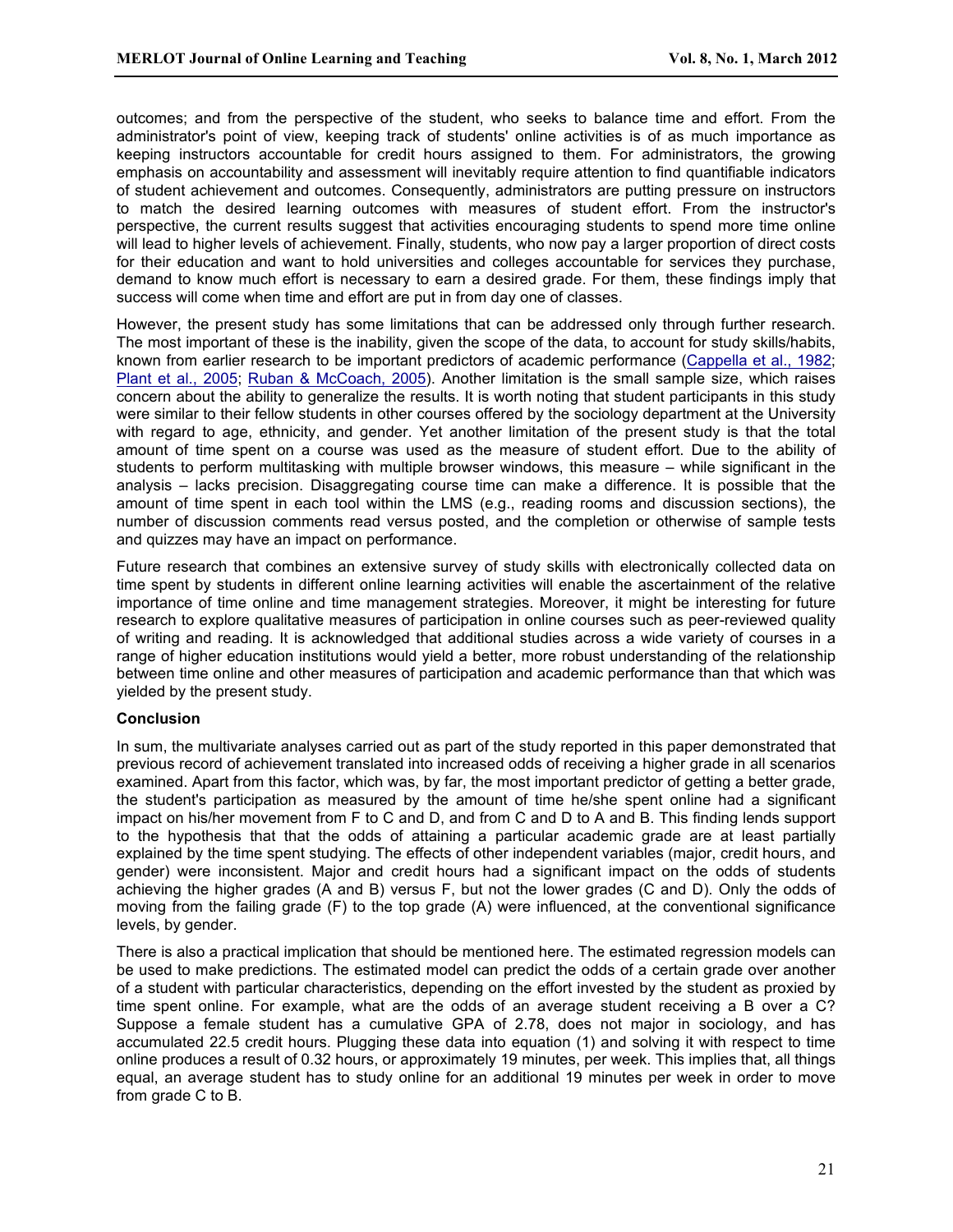## **References**

- Allen, I. E., & Seaman, J. (2010). *Learning on demand: Online education in the United States, 2009*. Babson Park, MA: Babson Survey Research Group. Retrieved from http://www.sloanconsortium.org/publications/survey/pdf/learningondemand.pdf
- Barrett, E., & Lally, V. (1999). Gender differences in an on-line learning environment. *Journal of Computer Assisted Learning, 15*(1), 48-60. doi:10.1046/j.1365-2729.1999.151075.x
- Beer, J., & Beer, J. (1992). Classroom and home study times and grades while at college using a singlesubject design. *Psychological Reports, 71*(1), 233-234. doi:10.2466/pr0.1992.71.1.233
- Bento, R., & Schuster, C. (2003). Participation: The online challenge. In A. K. Aggarwal (Ed.), *Webbased education: Learning from experience* (pp. 156-164). Hershey, PA: IRM Press. doi:10.4018/978-1-59140-102-5.ch010
- Cappella, B. J., Wagner, M., & Kusmierz, J. A. (1982). Relation of study habits and attitudes to academic performance. *Psychological Reports, 50*(2), 593-594. doi:10.2466/pr0.1982.50.2.593
- Coldwell, J., Craig, A., Paterson, T., & Mustard, J. (2008). Online students: Relationships between participation, demographics and academic performance. *Electronic Journal of e-Learning, 6*(1), 19- 30. Retrieved from http://www.ejel.org/issue/download.html?idArticle=57
- Collins, K. M. T., Onwuegbuzie, A. J., & Daros-Voseles, D. A. (2004). Role of anxiety on graduate cooperative groups. *Academic Exchange Quarterly, 8*(3), 147-151.
- Davies, J., & Graff, M. (2005). Performance in e-learning: Online participation and student grades. *British Journal of Educational Technology, 36*(4), 657-663. doi:10.1111/j.1467-8535.2005.00542.x
- Darren, G., Dixon, S., Stansal, E., Gelb, S. L., & Pheri, T. (2008). Time diary and questionnaire assessment of factors associated with academic and personal success among university undergraduates. *Journal of American College Health, 56*(6), 706-715. doi:10.3200/JACH.56.6.706- 715
- DesJardins, S. L., McCall, B. P., Ott, M., & Kim J. (2010). A quasi-experimental investigation of how the Gates Millennium Scholars Program is related to college students' time use and activities. *Educational Evaluation and Policy Analysis, 32*(4), 456-475. doi:10.3102/0162373710380739
- Dille, B., & Mezack, M. (1991). Identifying predictors of high risk among community college telecourse students. *American Journal of Distance Education, 5*(1), 24-35. doi:10.1080/08923649109526729
- Diseth, Å., Pallesen, S., Brunborg, G. S., & Larsen, S. (2010). Academic achievement among first semester undergraduate psychology students: The role of course experience, effort, motives and learning strategies. *Higher Education, 59*(3), 335-352. doi:10.1007/s10734-009-9251-8
- Garrett, R. (2004). The real story behind the failure of U.K. eUniversity. *EDUCAUSE Quarterly, 27*(4), 3- 6. Retrieved from http://www.educause.edu/ero/article/real-story-behind-failure-uk-euniversity
- Garrison, D. R., & Anderson, T. (2003). *E-learning in the 21st century: A framework for research and practice*. London: Routledge. doi:10.4324/9780203166093
- Lahmers, A. G., & Zulauf, C. R. (2000). Factors associated with academic time use and academic performance of college students: A recursive approach. *Journal of College Student Development, 41*(5), 544-556.
- Hinrichsen, J. J. (1972). Prediction of grade point average from estimated study behaviors. *Psychological Reports, 31*(3), 974-975. doi:10.2466/pr0.1972.31.3.974
- Hrastinski, S. (2008). What is online learner participation? A literature review. *Computers & Education, 51*(4), 1755-1765. doi:10.1016/j.compedu.2008.05.005

Kearsley, G. (2000). *Online education: Learning and teaching in cyberspace*. Belmont, CA: Wadsworth.

Kember, D., Jamieson, Q. W., Pomfret, M., & Wong, E. T. T. (1995). Learning approaches, study time and academic performance. *Higher Education, 29*(3), 329-343. doi:10.1007/BF01384497